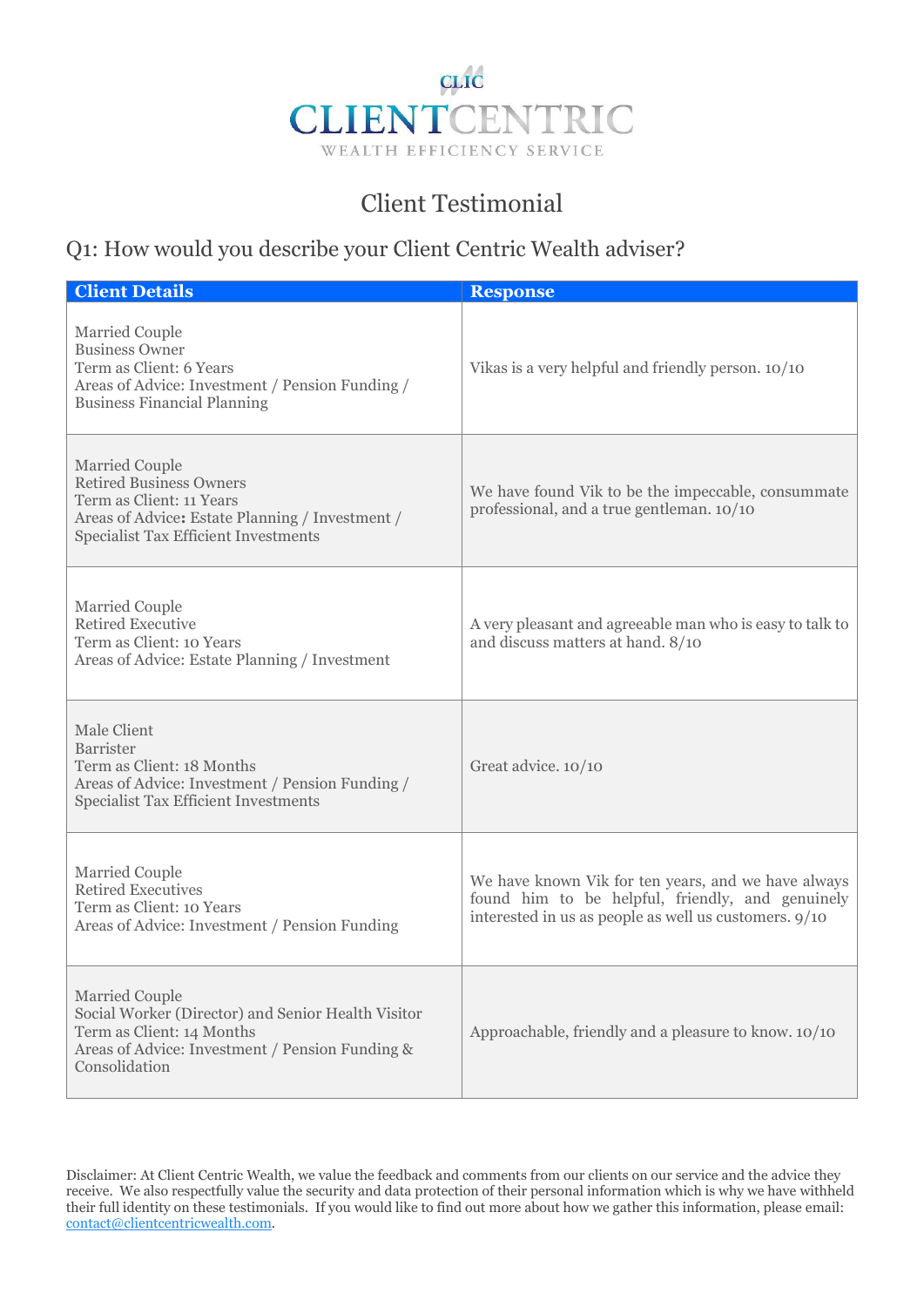| <b>Married Couple</b><br>Retired Police Officer & Homemaker<br>Term as Client: 2 Years<br>Areas of Advice: Investment                          | I have found Vik Sharma to be thoroughly professional,<br>trustworthy and a man of integrity. 10/10                                                                                                                                                                                                                                                                                                                                             |
|------------------------------------------------------------------------------------------------------------------------------------------------|-------------------------------------------------------------------------------------------------------------------------------------------------------------------------------------------------------------------------------------------------------------------------------------------------------------------------------------------------------------------------------------------------------------------------------------------------|
| <b>Married Couple</b><br>Doctor and Financial Director<br>Term as Client: 5 Years<br>Areas of Advice: Investment / Pension Funding             | Very competent,<br>knowledgeable,<br>pleasant<br>and<br>personality.                                                                                                                                                                                                                                                                                                                                                                            |
| Male Client<br><b>Business Owner</b><br>Term as Client: 12 Years<br>Areas of Advice: Investment                                                | I have known Vikas for almost 12 years. When I first met<br>him, he presented himself as caring, honest and was<br>looking towards my welfare rather than his gain. He is a<br>very honest person without any personal motive. He<br>wanted to see me flourish. He was very transparent with<br>the advice he gave me and at all times he kept my<br>interest first. He made me feel warm and earned my<br>trust to work with him. Rating 10/10 |
| Retired<br><b>Business Owner</b><br>Term as Client: 2 years<br>Areas of Advice: Investment / Pension Drawdown                                  | I have found Vik Sharma to be honest, helpful and<br>thorough in his dealings with my financial affairs.                                                                                                                                                                                                                                                                                                                                        |
| Mother and Son<br>Retired Farmer & Accounts Supervisor<br>Term as Client: 10 years<br>Areas of Advice: Investment / Estate Planning            | Vik Sharma is always very professional whilst remaining<br>friendly, smart in appearance, an active listener and is<br>very intuitive when realising customer needs.                                                                                                                                                                                                                                                                            |
| Married Couple<br>Premier League Football Coach & Exam Invigilator<br>Term as Client: 6 Years<br>Areas of Advice: Investment / Pension Funding | Vik is a person who is both ultimately professional,<br>whilst still being very friendly and completely<br>trustworthy. 10/10                                                                                                                                                                                                                                                                                                                   |
| <b>Married Couple</b><br>Retired Engineer & Retired Beautician<br>Term as Client: 10 years<br>Areas of Advice: Investment / Pension Drawdown   | Vik is kind and understanding, he always goes out of his<br>way, we couldn't ask for anyone better.                                                                                                                                                                                                                                                                                                                                             |
| <b>Female Client</b><br>Business Owner / Accountant<br>Term as Client: 3 Years<br>Areas of Advice: Pension Contributions &<br>Consolidation    | Vik is, of course professional, but is also at ease with<br>others. I believe this to be a much needed trait when<br>dealing with the sensitive and complex issues of<br>financial planning. 10/10                                                                                                                                                                                                                                              |

Disclaimer: At Client Centric Wealth, we value the feedback and comments from our clients on our service and the advice they receive. We also respectfully value the security and data protection of their personal information which is why we have withheld their full identity on these testimonials. If you would like to find out more about how we gather this information, please email: contact@clientcentricwealth.com.